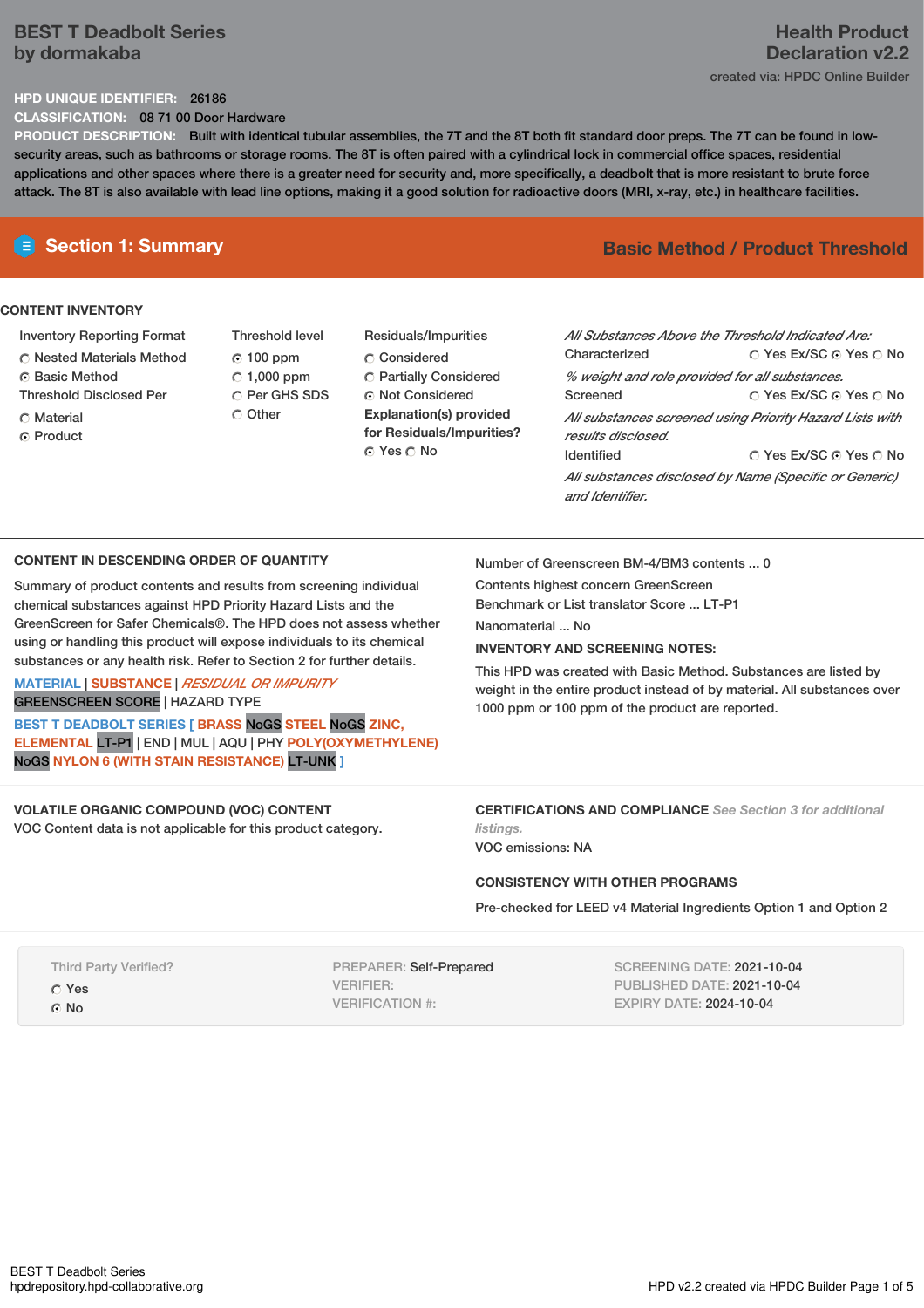This section lists contents in a product based on specific threshold(s) and reports detailed health information including hazards. This HPD uses the *inventory method indicated above, which is one of three possible methods:*

- *Basic Inventory method with Product-level threshold.*
- *Nested Material Inventory method with Product-level threshold*
- *Nested Material Inventory method with individual Material-level thresholds*

Definitions and requirements for the three inventory methods and requirements for each data field can be found in the HPD Open Standard version *2.2, available on the HPDC website at: [www.hpd-collaborative.org/hpd-2-2-standard](https://www.hpd-collaborative.org/hpd-2-2-standard)*

| <b>BEST T DEADBOLT SERIES</b> |                                                                                                                                                                                                                                                          |          |                 |                                                |                |
|-------------------------------|----------------------------------------------------------------------------------------------------------------------------------------------------------------------------------------------------------------------------------------------------------|----------|-----------------|------------------------------------------------|----------------|
| PRODUCT THRESHOLD: 100 ppm    | RESIDUALS AND IMPURITIES CONSIDERED: No                                                                                                                                                                                                                  |          |                 |                                                |                |
|                               | RESIDUALS AND IMPURITIES NOTES: No residuals or impurities are expected in these materials at or above the inventory threshold. BEST<br>dormakaba products consist of finished components, and no chemical reactions are needed to develop our products. |          |                 |                                                |                |
| <b>OTHER PRODUCT NOTES: -</b> |                                                                                                                                                                                                                                                          |          |                 |                                                |                |
| <b>BRASS</b>                  |                                                                                                                                                                                                                                                          |          |                 |                                                | ID: 12597-71-6 |
|                               | HAZARD SCREENING METHOD: Pharos Chemical and Materials Library HAZARD SCREENING DATE: 2021-10-04 12:52:05                                                                                                                                                |          |                 |                                                |                |
| $\%$ : 65.0000 - 65.0000      | <b>GS: NoGS</b>                                                                                                                                                                                                                                          | RC: Both | NANO: No        | <b>SUBSTANCE ROLE: Hardware</b>                |                |
| <b>HAZARD TYPE</b>            | <b>AGENCY AND LIST TITLES</b>                                                                                                                                                                                                                            |          | <b>WARNINGS</b> |                                                |                |
| None found                    |                                                                                                                                                                                                                                                          |          |                 | No warnings found on HPD Priority Hazard Lists |                |
| <b>SUBSTANCE NOTES: -</b>     |                                                                                                                                                                                                                                                          |          |                 |                                                |                |
| <b>STEEL</b>                  |                                                                                                                                                                                                                                                          |          |                 |                                                | ID: 12597-69-2 |
|                               | HAZARD SCREENING METHOD: Pharos Chemical and Materials Library HAZARD SCREENING DATE: 2021-10-04 12:52:35                                                                                                                                                |          |                 |                                                |                |
| %: $32,0000 - 32,0000$        | <b>GS: NoGS</b>                                                                                                                                                                                                                                          | RC: Both | NANO: No        | <b>SUBSTANCE ROLE: Hardware</b>                |                |
| <b>HAZARD TYPE</b>            | <b>AGENCY AND LIST TITLES</b>                                                                                                                                                                                                                            |          | <b>WARNINGS</b> |                                                |                |
| None found                    |                                                                                                                                                                                                                                                          |          |                 | No warnings found on HPD Priority Hazard Lists |                |
| <b>SUBSTANCE NOTES: -</b>     |                                                                                                                                                                                                                                                          |          |                 |                                                |                |
|                               |                                                                                                                                                                                                                                                          |          |                 |                                                |                |
| <b>ZINC, ELEMENTAL</b>        |                                                                                                                                                                                                                                                          |          |                 |                                                | ID: 7440-66-6  |
|                               | HAZARD SCREENING METHOD: Pharos Chemical and Materials Library HAZARD SCREENING DATE: 2021-10-04 12:53:40                                                                                                                                                |          |                 |                                                |                |
| %: $2,0000 - 2,0000$          | GS: LT-P1                                                                                                                                                                                                                                                | RC: Both | NANO: No        | <b>SUBSTANCE ROLE: Hardware</b>                |                |
|                               |                                                                                                                                                                                                                                                          |          |                 |                                                |                |
|                               |                                                                                                                                                                                                                                                          |          |                 |                                                |                |
|                               |                                                                                                                                                                                                                                                          |          |                 |                                                |                |
|                               |                                                                                                                                                                                                                                                          |          |                 |                                                |                |
|                               |                                                                                                                                                                                                                                                          |          |                 |                                                |                |
|                               |                                                                                                                                                                                                                                                          |          |                 |                                                |                |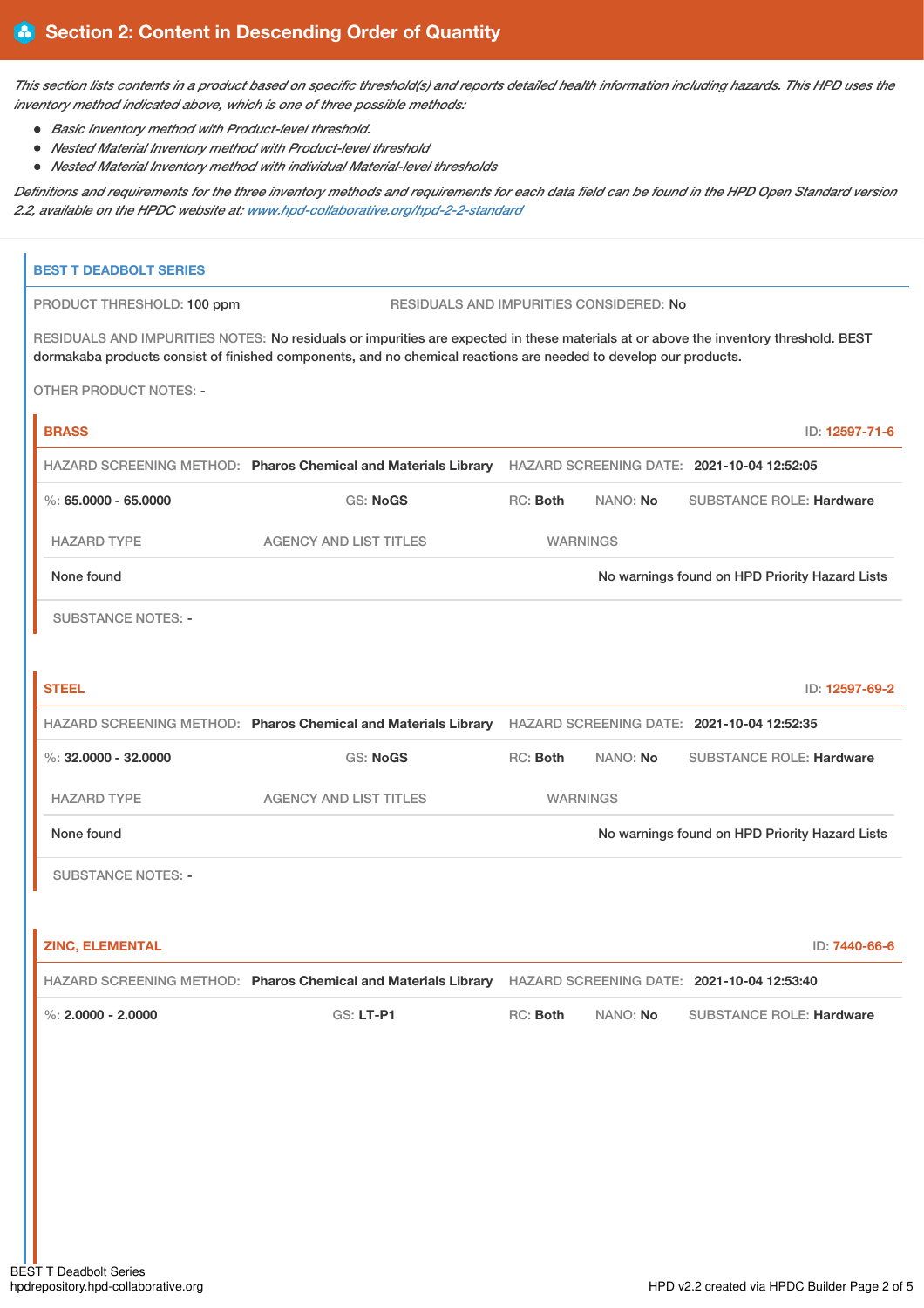| <b>HAZARD TYPE</b> | <b>AGENCY AND LIST TITLES</b>                  | <b>WARNINGS</b>                                                                                                                                                                         |
|--------------------|------------------------------------------------|-----------------------------------------------------------------------------------------------------------------------------------------------------------------------------------------|
| <b>END</b>         | <b>TEDX - Potential Endocrine Disruptors</b>   | <b>Potential Endocrine Disruptor</b>                                                                                                                                                    |
| <b>MUL</b>         | German FEA - Substances Hazardous to<br>Waters | Class 2 - Hazard to Waters                                                                                                                                                              |
| <b>AQU</b>         | EU - GHS (H-Statements)                        | H400 - Very toxic to aquatic life [Hazardous to the<br>aquatic environment (acute) - Category 1]                                                                                        |
| <b>AQU</b>         | EU - GHS (H-Statements)                        | H410 - Very toxic to aquatic life with long lasting effects<br>[Hazardous to the aquatic environment (chronic) -<br>Category 1]                                                         |
| <b>PHY</b>         | EU - GHS (H-Statements)                        | H250 - Catches fire spontaneously if exposed to air<br>[Pyrophoric liquids; Pyrophoric solids - Category 1]                                                                             |
| <b>PHY</b>         | EU - GHS (H-Statements)                        | H260 - In contact with water releases flammable gases<br>which may ignite spontaneously [Substances and<br>mixtures which, in contact with water, emit flammable<br>gases - Category 1] |

SUBSTANCE NOTES: -

| POLY(OXYMETHYLENE)                     |                                                                |                |                 | ID: 9002-81-7                                  |
|----------------------------------------|----------------------------------------------------------------|----------------|-----------------|------------------------------------------------|
|                                        | HAZARD SCREENING METHOD: Pharos Chemical and Materials Library |                |                 | HAZARD SCREENING DATE: 2021-10-04 12:54:26     |
| $\%$ : 0.5000 - 0.5000                 | <b>GS: NoGS</b>                                                | <b>RC: UNK</b> | NANO: No        | <b>SUBSTANCE ROLE: Hardware</b>                |
| <b>HAZARD TYPE</b>                     | <b>AGENCY AND LIST TITLES</b>                                  |                | <b>WARNINGS</b> |                                                |
| None found                             |                                                                |                |                 | No warnings found on HPD Priority Hazard Lists |
| <b>SUBSTANCE NOTES: -</b>              |                                                                |                |                 |                                                |
|                                        |                                                                |                |                 |                                                |
| <b>NYLON 6 (WITH STAIN RESISTANCE)</b> |                                                                |                |                 | ID: 25038-54-4                                 |
|                                        |                                                                |                |                 |                                                |
|                                        | HAZARD SCREENING METHOD: Pharos Chemical and Materials Library |                |                 | HAZARD SCREENING DATE: 2021-10-04 14:07:34     |
| $\%$ : 0.5000 - 0.5000                 | <b>GS: LT-UNK</b>                                              | <b>RC: UNK</b> | NANO: No        | <b>SUBSTANCE ROLE: Hardware</b>                |
| <b>HAZARD TYPE</b>                     | <b>AGENCY AND LIST TITLES</b>                                  |                | <b>WARNINGS</b> |                                                |
| None found                             |                                                                |                |                 | No warnings found on HPD Priority Hazard Lists |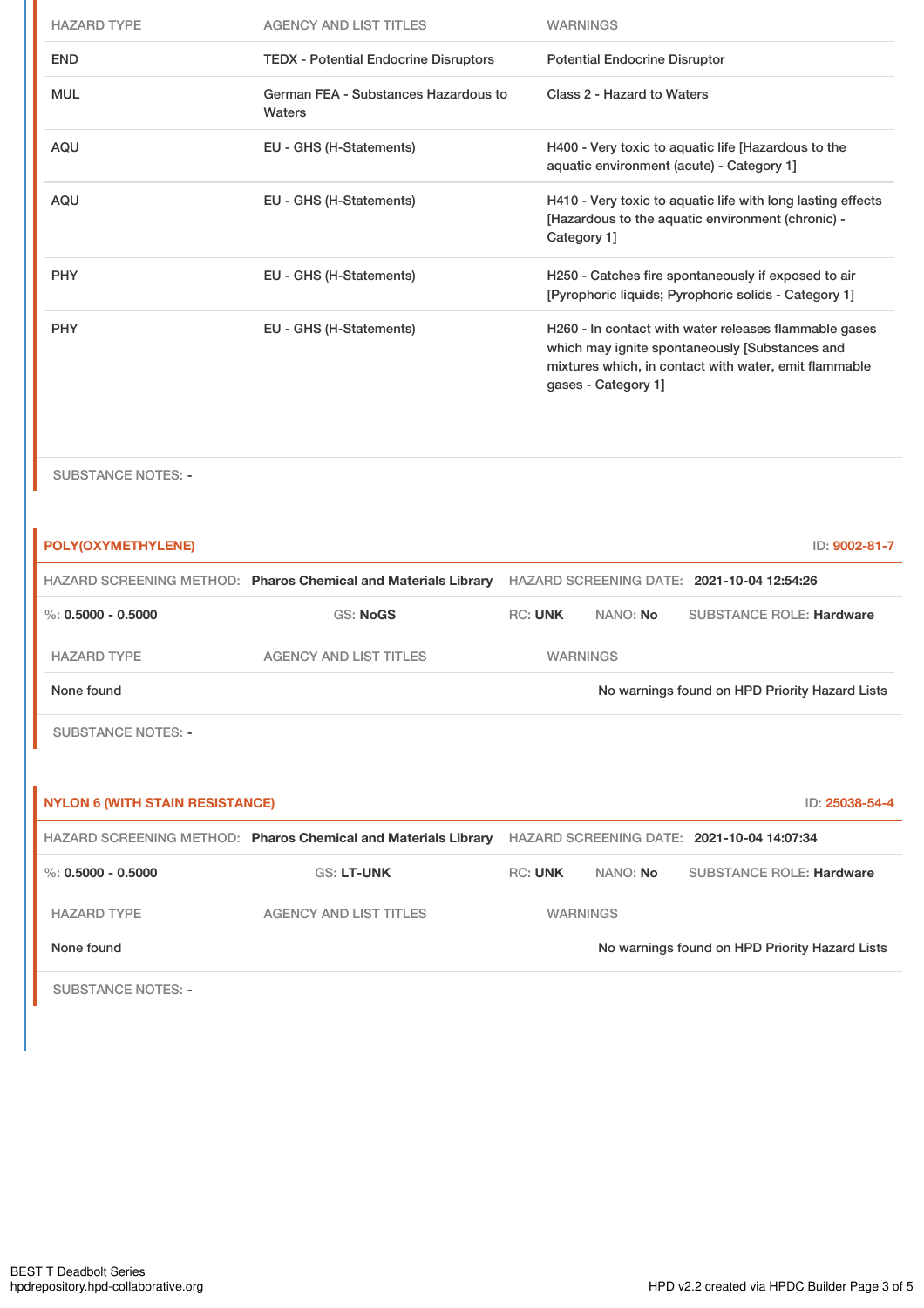This section lists applicable certification and standards compliance information for VOC emissions and VOC content. Other types of health or *environmental performance testing or certifications completed for the product may be provided.*

| <b>VOC EMISSIONS</b>                                                                                                                                     | <b>NA</b>                               |                             |
|----------------------------------------------------------------------------------------------------------------------------------------------------------|-----------------------------------------|-----------------------------|
| <b>CERTIFYING PARTY: Self-declared</b><br>APPLICABLE FACILITIES: This HPD is for a product that<br>is NOT liquid/wet applied.<br><b>CERTIFICATE URL:</b> | ISSUE DATE: 2021-10- EXPIRY DATE:<br>04 | <b>CERTIFIER OR LAB: NA</b> |

CERTIFICATION AND COMPLIANCE NOTES:

# **Section 4: Accessories**

This section lists related products or materials that the manufacturer requires or recommends for installation (such as adhesives or fasteners), maintenance, cleaning, or operations. For information relating to the contents of these related products, refer to their applicable Health Product *Declarations, if available.*

No accessories are required for this product.

# **Section 5: General Notes**

dormakaba has resulted from the merger of the two well-established brands Dorma and Kaba, both known for their expertise in the area of smart and secure access solutions. Together we stand for more than 150 years of security and reliability.

Our master brand dormakaba stands for our offering of products, solutions and services for secure access to buildings and rooms from a single source. Our global brand power supports us to become the trusted industry leader.

For more information, please go to: www.dormakaba.com. The information contained in this HPD is to be used only as a voluntary information on our products. dormakaba makes no representation or warranty as to the completeness or accuracy of the information contained herein. The products and specifications set forth in this HPD are subject to change without notice and dormakaba disclaims any and all liability for such changes. The information contained herein is provided without

warranties of any kind, either express or implied, and dormakaba disclaims any and all liability for typographical, printing, or production errors or changes affecting the specifications contained herein. dormakaba DISCLAIMS ALL WARRANTIES, EXPRESS OR IMPLIED, INCLUDING, BUT NOT LIMITED TO, THE IMPLIED WARRANTIES OF MERCHANTABILITY AND FITNESS FOR A PARTICULAR PURPOSE. IN NO EVENT WILL dormakaba BE LIABLE FOR ANY INCIDENTAL, INDIRECT OR CONSEQUENTIAL DAMAGES ARISING FROM THE SALE OR USE OF ANY PRODUCT. All sales of products shall be subject to dormakaba's applicable General Terms and Conditions, a copy of which will be provided by your local dormakaba organisation upon request.